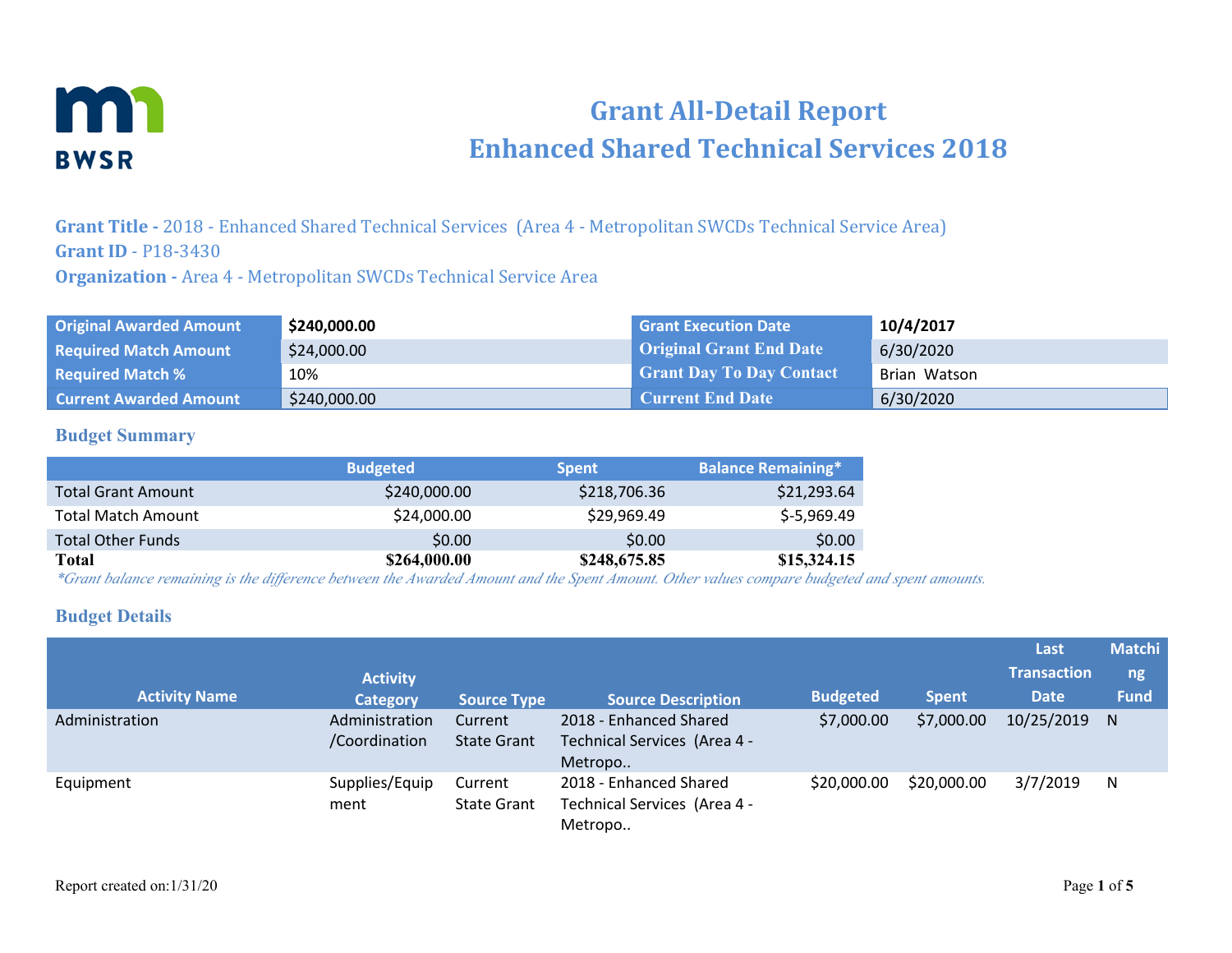|                                         |                 |                    |                              |                 |              | Last               | <b>Matchi</b> |
|-----------------------------------------|-----------------|--------------------|------------------------------|-----------------|--------------|--------------------|---------------|
|                                         | <b>Activity</b> |                    |                              |                 |              | <b>Transaction</b> | ng            |
| <b>Activity Name</b>                    | <b>Category</b> | <b>Source Type</b> | <b>Source Description</b>    | <b>Budgeted</b> | <b>Spent</b> | <b>Date</b>        | <b>Fund</b>   |
| Supplies/Training                       | Supplies/Equip  | Current            | 2018 - Enhanced Shared       | \$18,500.00     | \$13,170.00  | 11/6/2019          | N             |
|                                         | ment            | <b>State Grant</b> | Technical Services (Area 4 - |                 |              |                    |               |
|                                         |                 |                    | Metropo                      |                 |              |                    |               |
| <b>Technical/Engineering Assistance</b> | Technical/Engi  | Current            | 2018 - Enhanced Shared       | \$194,500.00    | \$178,536.3  | 11/6/2019          | N             |
|                                         | neering         | <b>State Grant</b> | Technical Services (Area 4 - |                 | 6            |                    |               |
|                                         | Assistance      |                    | Metropo                      |                 |              |                    |               |
| <b>Technical/Engineering Assistance</b> | Technical/Engi  | Local Fund         |                              | \$24,000.00     | \$29,969.49  | 8/12/2019          |               |
|                                         | neering         |                    | 2018 Local Grant Match       |                 |              |                    |               |
|                                         | Assistance      |                    |                              |                 |              |                    |               |

### **Activity Details Summary**

| <b>Activity Details</b> | Total Action Count Total Activity Mapped | <b>Proposed Size / Unit</b> | Actual Size / Unit |
|-------------------------|------------------------------------------|-----------------------------|--------------------|
|                         |                                          |                             |                    |

## **Proposed Activity Indicators**

| <b>Activity Name</b>                             | Indicator Name | <b>Value &amp; Units</b> | <b>Example 18 Materbody</b> Calculation Tool | <b>Comments</b> |
|--------------------------------------------------|----------------|--------------------------|----------------------------------------------|-----------------|
|                                                  |                |                          |                                              |                 |
| $\sim$ $\sim$ $\sim$ $\sim$ $\sim$ $\sim$ $\sim$ |                |                          |                                              |                 |

### **Final Indicators Summary**

| <b>Indicator Name</b> | <b>Total Value</b> | Unit |
|-----------------------|--------------------|------|
|                       |                    |      |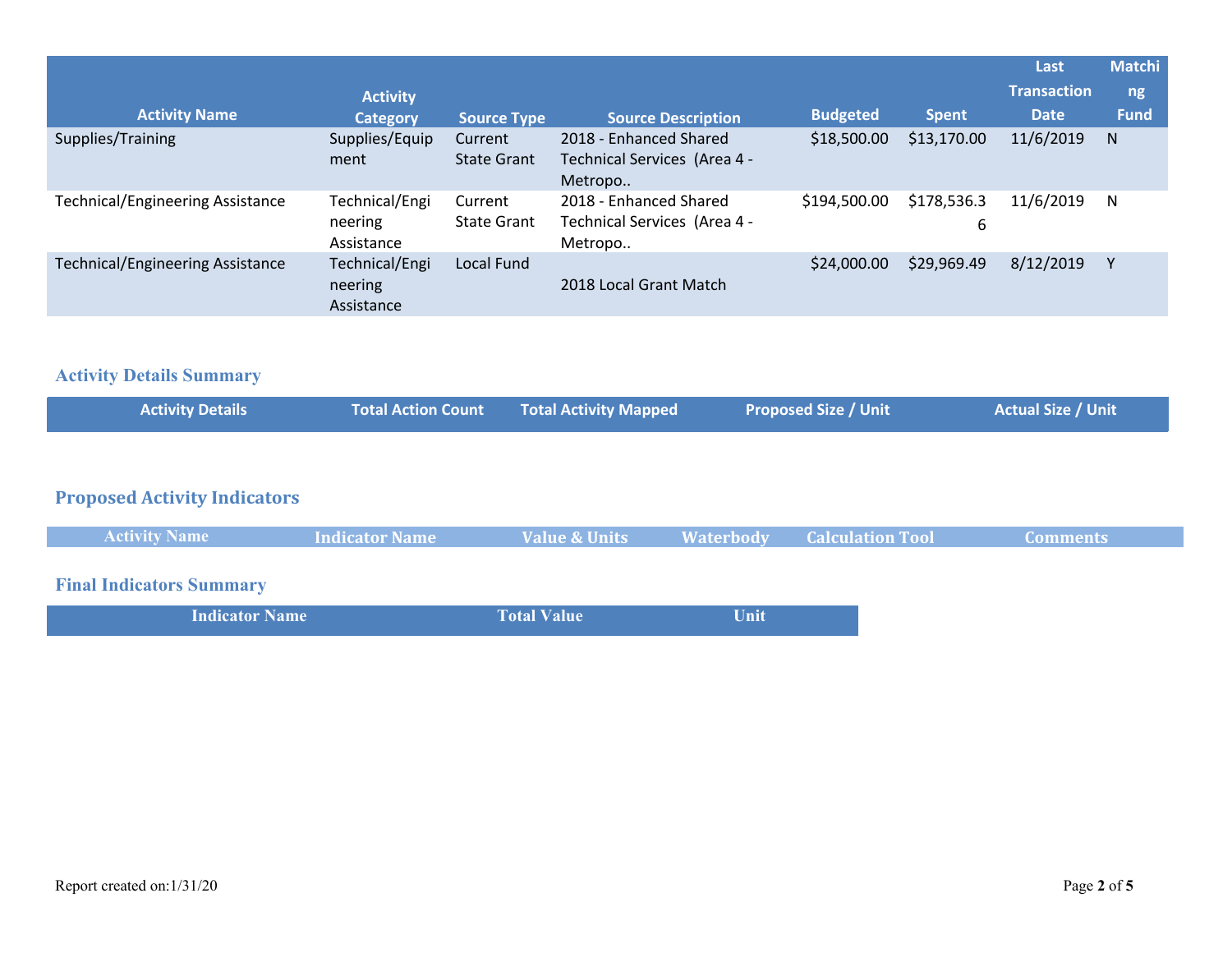### **Grant Activity**

| <b>Grant Activity - Administration</b> |                                                                                                                                                                                                                                                                                                                                                                                                                                                                                                                                                                                                                                                                                                                                                                                                                                      |                 |  |  |  |  |
|----------------------------------------|--------------------------------------------------------------------------------------------------------------------------------------------------------------------------------------------------------------------------------------------------------------------------------------------------------------------------------------------------------------------------------------------------------------------------------------------------------------------------------------------------------------------------------------------------------------------------------------------------------------------------------------------------------------------------------------------------------------------------------------------------------------------------------------------------------------------------------------|-----------------|--|--|--|--|
| <b>Description</b>                     | Administration of Grant. Including preparing work plan, reporting through e-LINK, preparing monthly financial reports,<br>maintaining and distributing Member application forms, tracking approved project activity and funding, processing<br>payments, records retention, purchasing of equipment or maintaining inventory of equipment. (Includes \$6,000 for<br>Dakota as ETA Host, and \$1,000 for Scott at MCD Fiscal Agent.)                                                                                                                                                                                                                                                                                                                                                                                                  |                 |  |  |  |  |
| <b>Category</b>                        | ADMINISTRATION/COORDINATION                                                                                                                                                                                                                                                                                                                                                                                                                                                                                                                                                                                                                                                                                                                                                                                                          |                 |  |  |  |  |
| <b>Start Date</b>                      | 4-Oct-17                                                                                                                                                                                                                                                                                                                                                                                                                                                                                                                                                                                                                                                                                                                                                                                                                             | <b>End Date</b> |  |  |  |  |
| <b>Has Rates and Hours?</b>            | <b>No</b>                                                                                                                                                                                                                                                                                                                                                                                                                                                                                                                                                                                                                                                                                                                                                                                                                            |                 |  |  |  |  |
| <b>Actual Results</b>                  | The workplan for this grant was approved on October 4, 2017 and the grant was fully executed by BWSR on October 4,<br>2017. Administrative activities include preparing grant work-plan, generating financial and budget reports, coordinating<br>application forms and quarterly reimbursement forms from member districts, approving projects and funding requests,<br>processing payments, secured insurance, update inventory of equipment. During this grant period fiscal activities were<br>the responsibility of Scott SWCD and host activities are the responsibility of Dakota County SWCD. From the NPEAP and<br>ESTS Grant, each member district was allocated \$28,000 with the option of using up to \$3,000 for training, supplies, and<br>small equipment. Each district is required to contribute \$3,500 in match. |                 |  |  |  |  |
|                                        |                                                                                                                                                                                                                                                                                                                                                                                                                                                                                                                                                                                                                                                                                                                                                                                                                                      |                 |  |  |  |  |
| <b>Grant Activity - Equipment</b>      |                                                                                                                                                                                                                                                                                                                                                                                                                                                                                                                                                                                                                                                                                                                                                                                                                                      |                 |  |  |  |  |
| <b>Description</b>                     | Equipment. Funds used in conjunction with NPEAP for purchase of large survey gear and equipment for increased<br>engineering capacity.                                                                                                                                                                                                                                                                                                                                                                                                                                                                                                                                                                                                                                                                                               |                 |  |  |  |  |
| <b>Category</b>                        | SUPPLIES/EQUIPMENT                                                                                                                                                                                                                                                                                                                                                                                                                                                                                                                                                                                                                                                                                                                                                                                                                   |                 |  |  |  |  |
| <b>Start Date</b>                      | $4-Oct-17$                                                                                                                                                                                                                                                                                                                                                                                                                                                                                                                                                                                                                                                                                                                                                                                                                           | <b>End Date</b> |  |  |  |  |

**Has Rates and Hours?** No

Actual Results **Funds in this activity have been used toward the purchase of Trimble R10 Tablet and Accessories for Carver SWCD, and a** Trimble GPS and Accessories for Ramsey CD.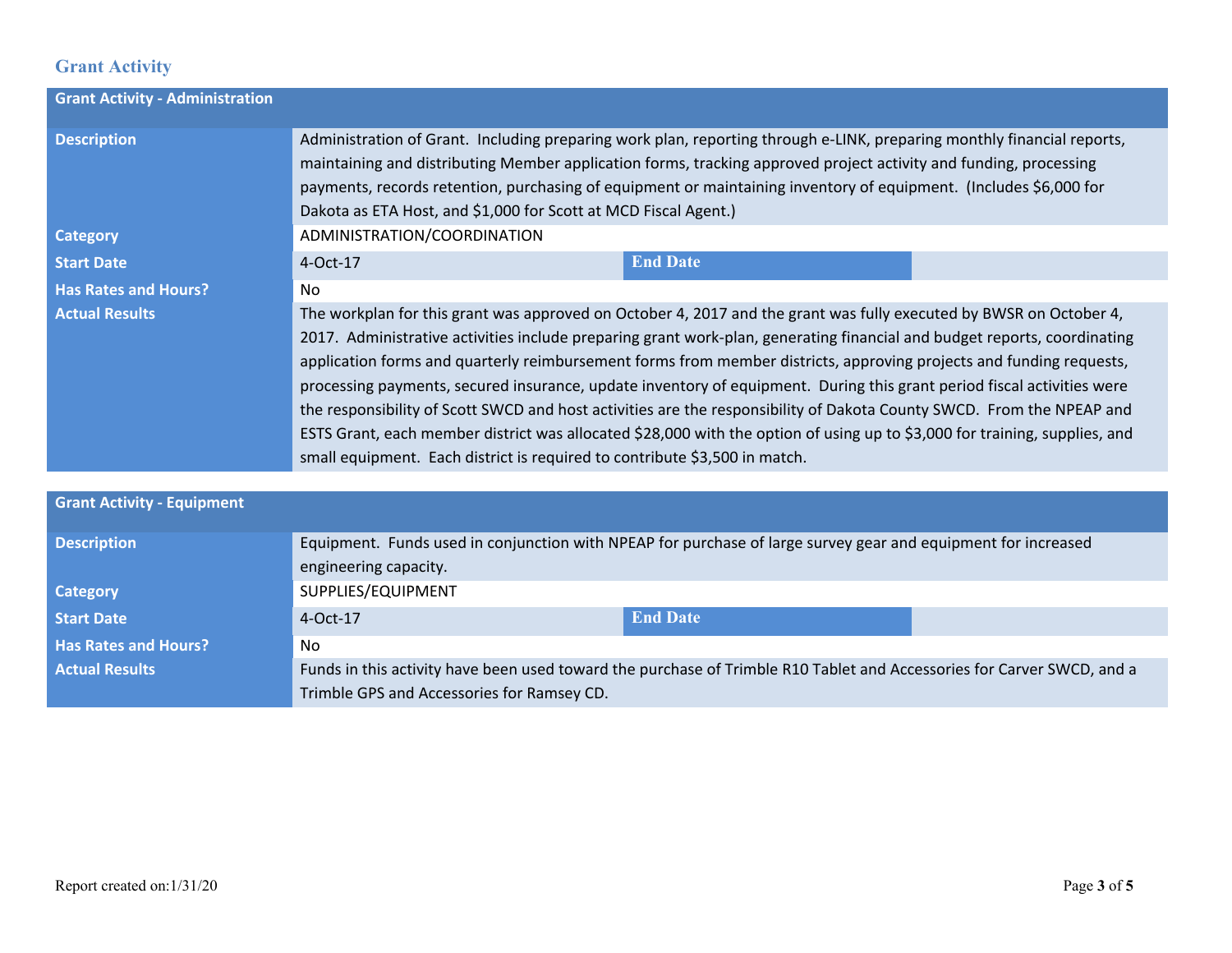| <b>Grant Activity - Supplies/Training</b>                |                                                                                                                                                                                                                                                                                                                                                                                                                                                                                                                                                                |                 |  |  |  |
|----------------------------------------------------------|----------------------------------------------------------------------------------------------------------------------------------------------------------------------------------------------------------------------------------------------------------------------------------------------------------------------------------------------------------------------------------------------------------------------------------------------------------------------------------------------------------------------------------------------------------------|-----------------|--|--|--|
| <b>Description</b>                                       | Supplies, Training, Equipment. Provides funding for individual Members to purchase modeling software, small equipment,<br>staff training, etc. Will be used in conjunction with NPEAP funds but will not be used to offset MCD reoccurring or<br>maintenance expenses of MCD owned survey gear. This funding will also be used for cross training among Technical<br>Service Area 4 employees for increased capacity.                                                                                                                                          |                 |  |  |  |
| <b>Category</b>                                          | SUPPLIES/EQUIPMENT                                                                                                                                                                                                                                                                                                                                                                                                                                                                                                                                             |                 |  |  |  |
| <b>Start Date</b>                                        | 4-Oct-17                                                                                                                                                                                                                                                                                                                                                                                                                                                                                                                                                       | <b>End Date</b> |  |  |  |
| <b>Has Rates and Hours?</b>                              | No                                                                                                                                                                                                                                                                                                                                                                                                                                                                                                                                                             |                 |  |  |  |
| <b>Actual Results</b>                                    | Funds in this activity have been used by members for supplies, training and equipment. The following training<br>opportunities were attended: U of M Site Assessment Training (2), U of M Designing and Using Native Seed Mix, Basics of<br>LIDAR Training, Cover Crops (2), Pix4E software course. Attendance at MECA Conference (2), Minnesota Water Resources<br>Conference (2). Software purchases: ARCGIS Desktop single user, AutoCAD single user, EcoSound single user,<br>Vectorworks (6), and Dynascape. One computer workstation was also purchased. |                 |  |  |  |
| <b>Grant Activity - Technical/Engineering Assistance</b> |                                                                                                                                                                                                                                                                                                                                                                                                                                                                                                                                                                |                 |  |  |  |
| <b>Description</b>                                       | Technical and Engineering Assistance. Provides funding for each Member to secure P.E. or skilled technical services from<br>private and in-house sources to perform planning, feasibility studies, design, survey, construction oversight and project<br>certification assistance. (Funding to be split between Members.)                                                                                                                                                                                                                                      |                 |  |  |  |
| <b>Category</b>                                          | TECHNICAL/ENGINEERING ASSISTANCE                                                                                                                                                                                                                                                                                                                                                                                                                                                                                                                               |                 |  |  |  |
| <b>Start Date</b>                                        | 4-Oct-17                                                                                                                                                                                                                                                                                                                                                                                                                                                                                                                                                       | <b>End Date</b> |  |  |  |
| <b>Has Rates and Hours?</b>                              | No.                                                                                                                                                                                                                                                                                                                                                                                                                                                                                                                                                            |                 |  |  |  |
| <b>Actual Results</b>                                    | Funds in this activity have been expended to member SWCDs for in-house and professional engineers for technical<br>services for planning, feasibility studies, design, construction oversight and certification assistance for non-point source<br>pollution water quality management practices on private lands. At this time, twenty-nine reimbursements have been                                                                                                                                                                                           |                 |  |  |  |

### **Grant Attachments**

| <b>Document Name</b>                    | <b>Document Type \</b> | <b>Description</b>                                                                                                  |
|-----------------------------------------|------------------------|---------------------------------------------------------------------------------------------------------------------|
| <b>2018 NPEA/Enhanced Tech Services</b> | <b>Grant Agreement</b> | 2018 Nonpoint Engineering and Enhanced Technical Assistance -<br>Area 4 - Metropolitan SWCDs Technical Service Area |

made to member SWCDs and there have been twelve contributions of match.